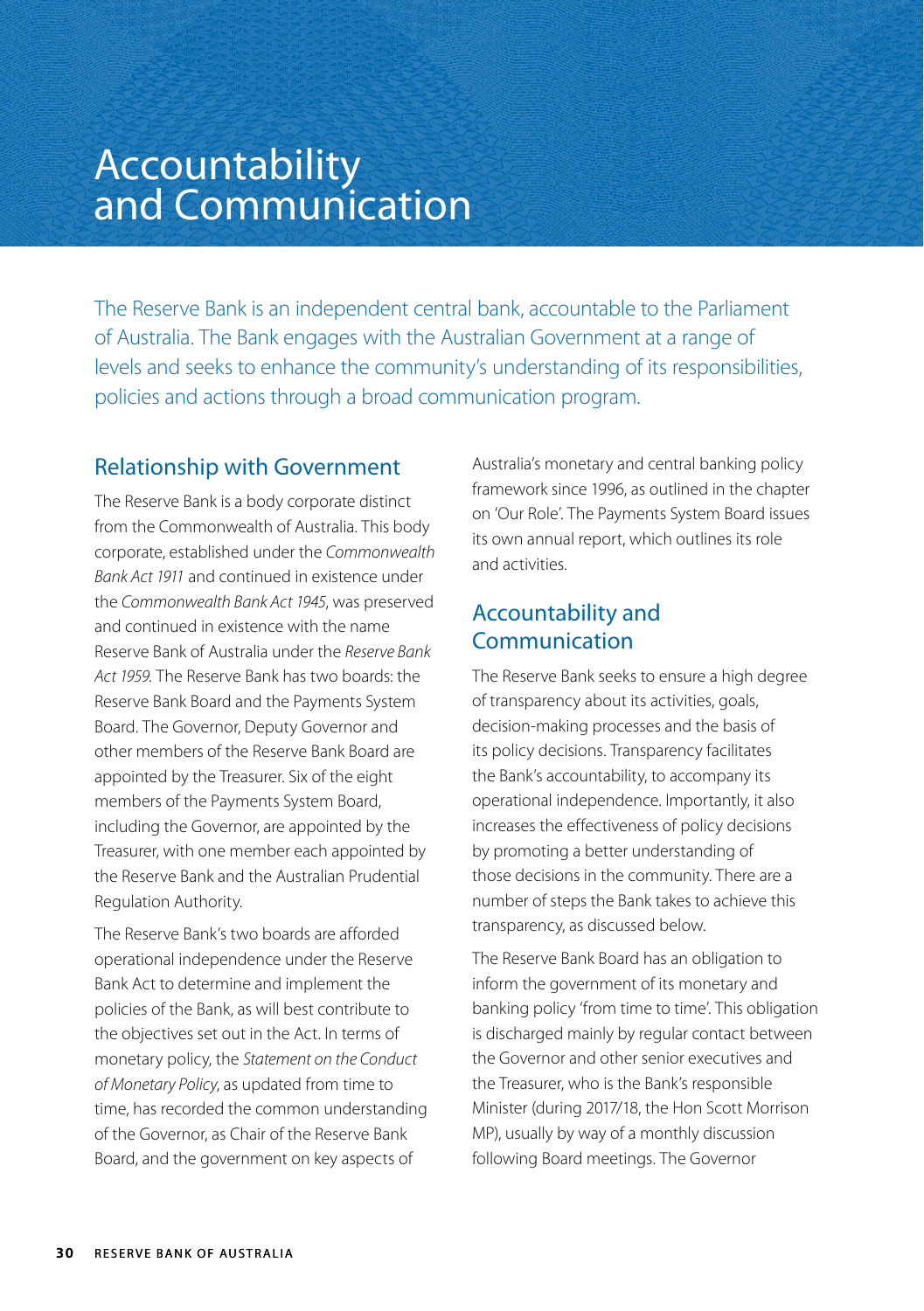

(Top, from left) Assistant Governor (Financial System) Michele Bullock, Deputy Governor Guy Debelle, Governor Philip Lowe and Assistant Governor (Economic) Luci Ellis at a hearing of the House of Representatives Standing Committee on Economics, Sydney, February 2018; (above) Deputy Governor Guy Debelle addresses the CEDA Mid-year Economic Update, Adelaide, July 2017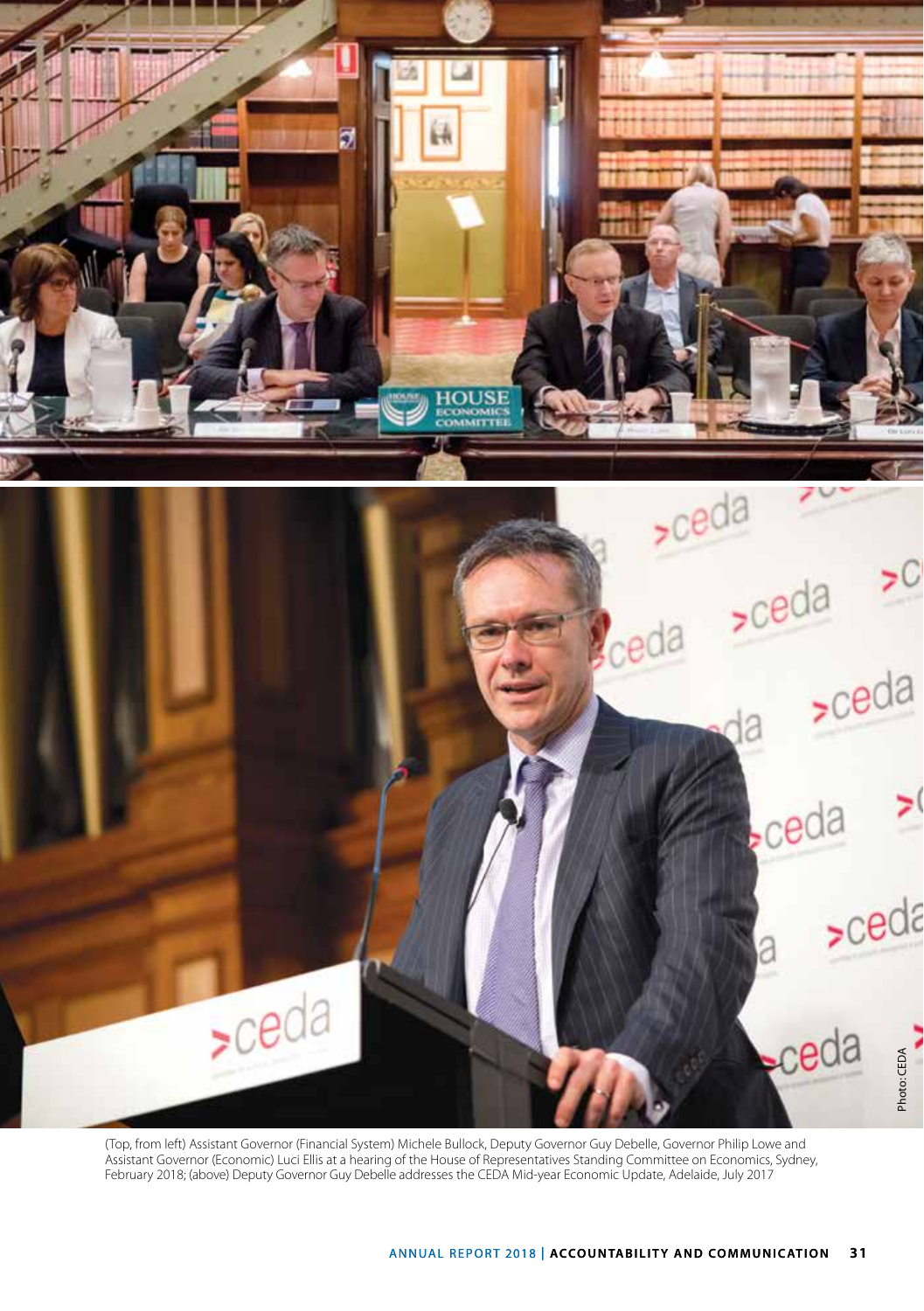

(Top) Assistant Governor (Economic) Luci Ellis speaking at an Infrastructure Partnerships Australia Leaders' Luncheon, Sydney, June 2018; (above left) Head of Domestic Markets Department Marion Kohler speaking at the Australian Securitisation Forum, Sydney, November 2017; (above right) Assistant Governor (Financial Markets) Christopher Kent speaking at the Debt Capital Markets Summit, Sydney, March 2018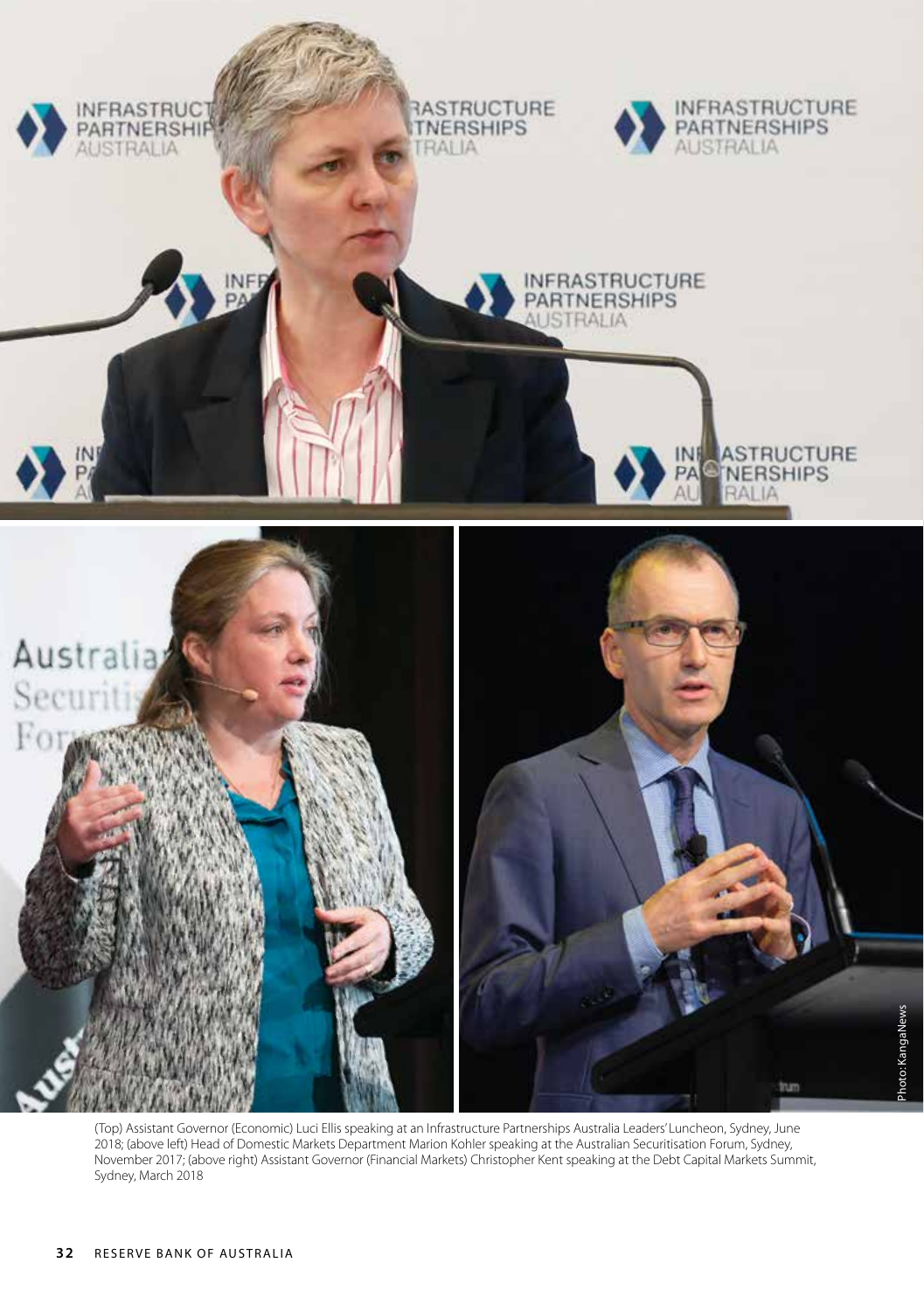

Assistant Governor (Financial System) Michele Bullock answering questions from the House of Representatives Standing Committee on Economics, Sydney, February 2018

also meets regularly with the House of Representatives Economics Committee and the Senate Economics Committee. The Reserve Bank Act sets out a clear process for managing differences of opinion between the Reserve Bank Board and the government on policy matters.

The Reserve Bank is a corporate Commonwealth entity under the *Public Governance, Performance and Accountability Act 2013* (PGPA Act), of which the Governor is the 'accountable authority'. Under section 46 of the PGPA Act, the Governor is responsible for preparation of this annual report and for providing it to the Treasurer for presentation to the Parliament, following approval by the Reserve Bank Board of the Bank's annual financial statements. That approval was given by the Board at its meeting on 7 August 2018.

The House of Representatives Economics Committee has, in its Standing Orders, an obligation to review the annual report of the Reserve Bank and the annual report of the

Payments System Board. The committee holds twice-yearly public hearings, at which the Bank presents its views on the economy and financial markets and other matters pertaining to the Bank's operations, and responds to questions from committee members. In 2017/18, the Governor and senior Bank officers attended hearings of this committee for this purpose in Melbourne in August 2017 and in Sydney in February 2018. The committee issued its report on the August 2017 hearing – *Review of the Reserve Bank of Australia Annual Report 2016*  (Second Report) – on 11 September 2017. The committee's report on the February 2018 hearing – *Review of the Reserve Bank of Australia Annual Report 2017* (First Report) – was issued on 8 May 2018.

No report on the Reserve Bank was issued in 2017/18 by the Commonwealth Ombudsman, the Office of the Australian Information Commissioner or the Auditor-General, apart from that dealing with the audit of the Bank's annual financial statements.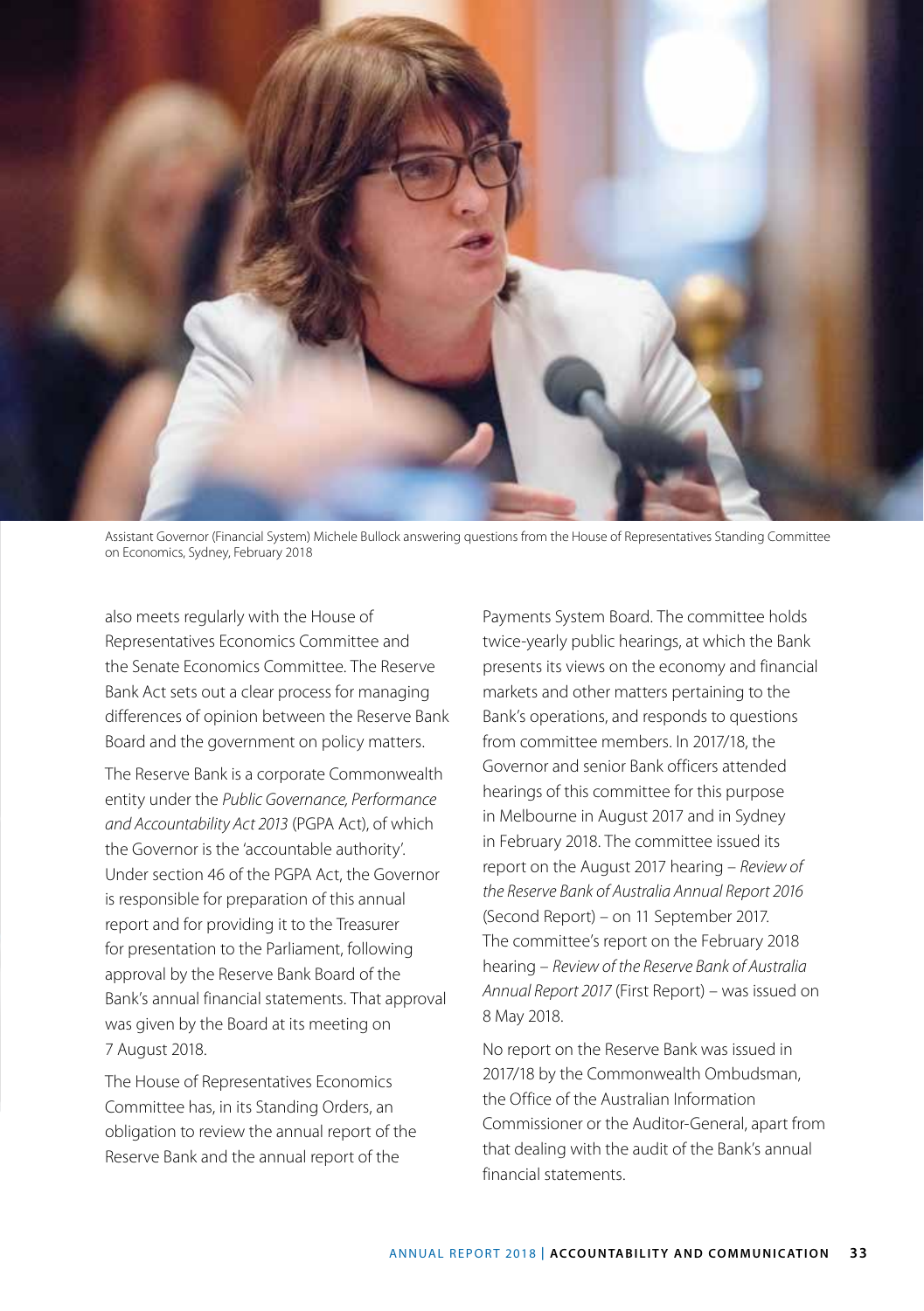#### Regional and industry liaison

The Reserve Bank has staff in four State Offices across Australia, who work with staff in the Sydney Head Office to conduct the Bank's business and community liaison program. These offices are located in Adelaide, Brisbane, Melbourne and Perth. Staff from the Bank meet regularly with businesses, associations and agencies across the country. The liaison program aims to cover all parts of the economy, although greater weight is given to more cyclical industry sectors, which tend to be more responsive to monetary policy. In 2017/18, staff involved in the liaison program conducted around 750 liaison meetings. Staff from the State Offices also regularly visit Tasmania and the Northern Territory, as well as various regional centres, to obtain information on economic conditions outside of Australia's largest cities. In 2017/18, liaison staff visited Ballarat, the Barossa Valley, Bunbury, Cairns, Geraldton, Newcastle, Townsville and Wollongong. Information from the liaison program provides

a valuable complement to available data in

In 2017/18, liaison staff visited Ballarat, the Barossa Valley, Bunbury, Cairns, Geraldton, Newcastle, Townsville and **Wollongong** 

forming the Reserve Bank's assessment of developments in the Australian economy. It allows the Bank to develop a more nuanced view of the economy and better understand the factors that are affecting decision-makers and driving economic conditions. It can also be timelier than other sources of data, which is particularly useful when the Bank needs to quickly assess the impact of unusual events on the Australian economy, such as drought, floods and other natural disasters. Importantly, liaison provides an independent source of information that can be used to help the Bank distinguish between signal and noise in official data releases, and identify structural changes in the economy.

In addition to gathering economic intelligence, a key role of the Reserve Bank's State Offices is to represent the Bank in a range of capacities, contributing to a broader understanding of the Bank's work and hearing the views of the community. In 2017/18, staff members in the State Offices gave over 40 presentations to members of the community at schools, business roundtables and regional chambers of commerce. Employees of the Bank also presented overviews of the *Statement on Monetary Policy* to over 400 participants in the liaison program.

The Reserve Bank also continues to convene its Small Business Finance Advisory Panel, which was established in 1993. The panel meets annually to discuss issues relating to the provision of finance and the broader economic environment for small businesses. Membership of the panel is drawn from a range of industries across the country. The panel provides a valuable source of information on financial and economic conditions faced by small businesses. In addition, the Bank hosted two roundtable discussions in 2018 on small business finance, involving entrepreneurs, banks, innovative lenders and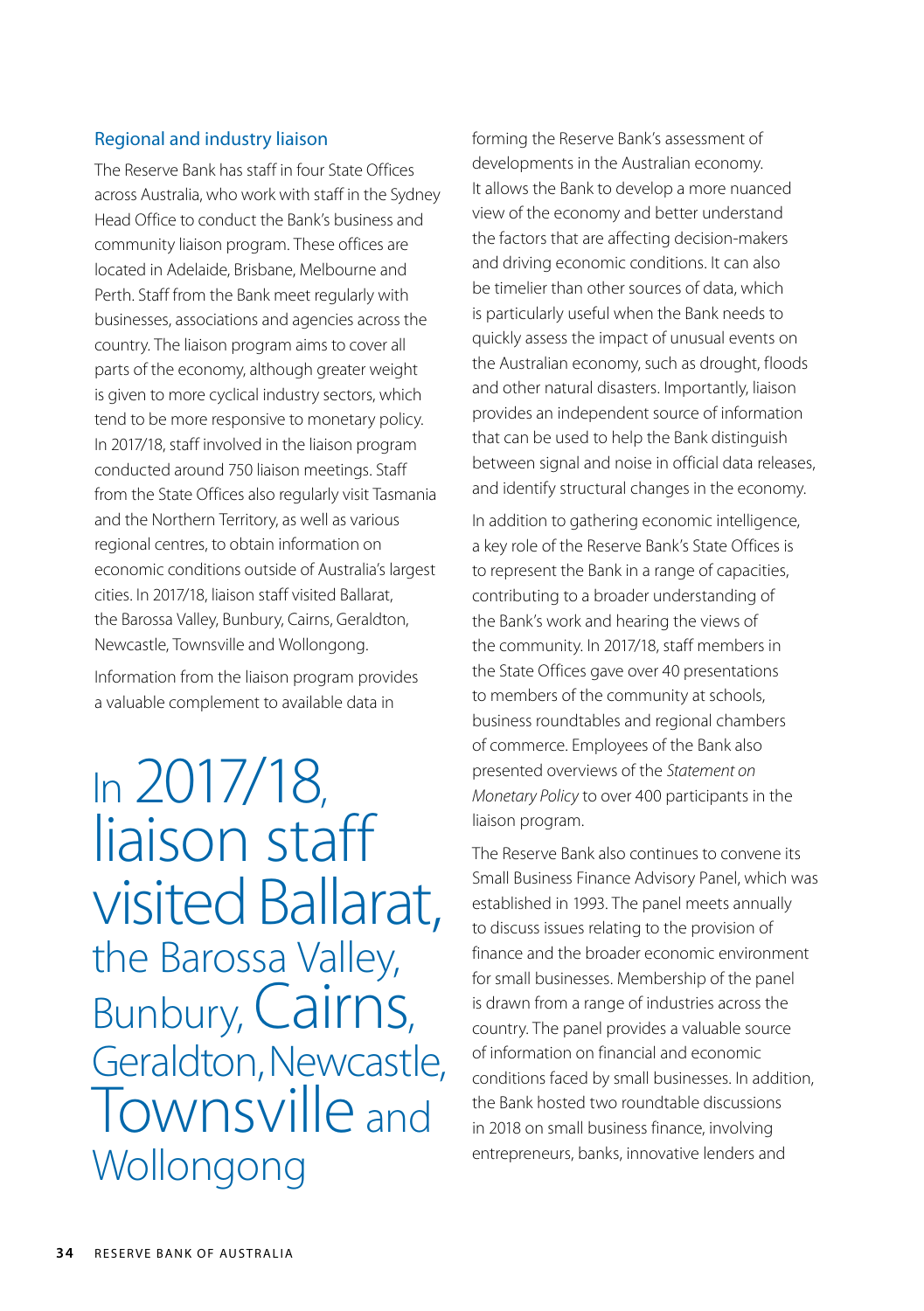the Bank hosted two roundtable discussions in 2018 on small business finance, involving entrepreneurs, banks, innovative lenders and government representatives

government representatives. The participants discussed the challenges faced by small businesses when borrowing, along with a range of ideas for addressing these challenges.

#### Consultation and other engagement

In carrying out its various responsibilities, the Reserve Bank consults extensively with interested parties. In early 2017, the Bank, as part of the Council of Financial Regulators (CFR) and in collaboration with the Australian Competition and Consumer Commission (ACCC), conducted a consultation in relation to policy guidance regarding arrangements that would support safe and effective competition in cash equity settlement in Australia. After considering the responses received, in September 2017 the



Deputy Governor Guy Debelle speaking at the FINSIA Signature Event: The Regulators, Sydney, September 2017

CFR agencies and ACCC published a policy statement setting out the *Minimum Conditions for Safe and Effective Competition in Cash Equity Settlement in Australia*.

The Reserve Bank maintains ongoing engagement with a wide variety of groups to inform its policy and operational activities. Senior Bank staff meet regularly with representatives of various domestic and international official agencies, business groups and financial market participants to discuss economic and financial developments.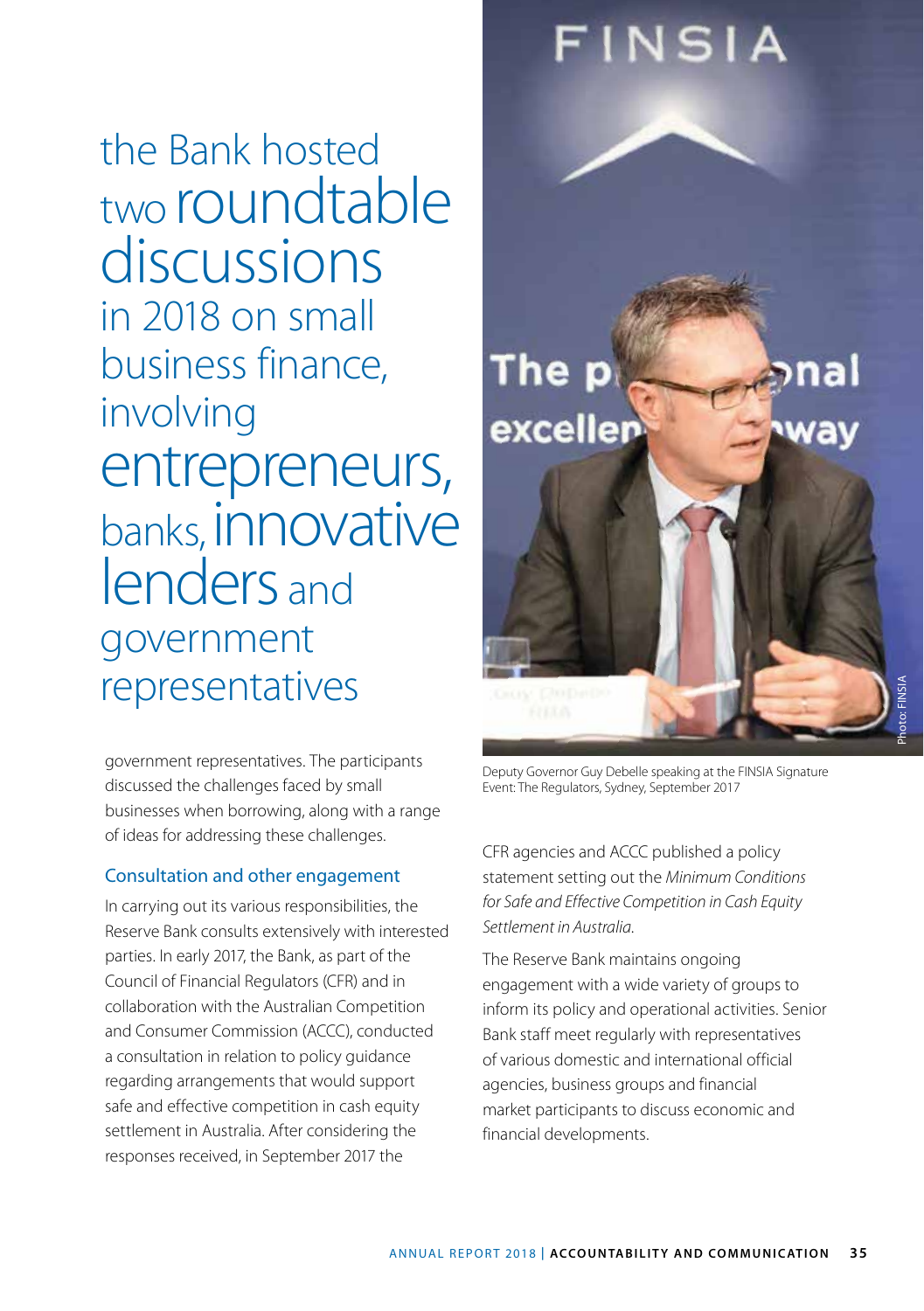

Head of Financial Stability Department Jonathan Kearns speaking at an Aus-China Property Developers, Investors & Financiers event, Sydney, November 2017

During the year in review, senior staff members from the Payments Policy Department participated in a number of industry conferences and public events discussing payments issues. Topics covered included the provision of least-cost routing for card payments, industry efforts to reduce card-not-present fraud, and cryptocurrencies and distributed ledger technology. Staff from Payments Settlements Department continued to conduct regular liaison meetings with Reserve Bank Information and Transfer System (RITS) members and industry groups, such as the Australian Payments Network (AusPayNet). Staff also participated in various industry forums, including AusPayNet's High Value Clearing System Management Committee. In 2017/18, Reserve Bank staff participated actively in the industry's New Payments Platform (NPP) project committees in the lead-up to the public launch of the NPP. Post launch, senior

staff from Payments Settlements and Banking departments represent the Bank on NPP operating committees. A senior staff member sits on the board of AusPayNet and another senior staff member sits on the board of NPP Australia Limited, the company established to build and operate the NPP. Participation in these groups and a number of other banking and payments industry forums ensures the Bank remains abreast of developments in these areas and can contribute to innovations in the banking and payments industry. Bank staff closely follow developments in new technologies, including distributed ledger technology, digital currencies and payments-related financial technology (or fintech) more broadly.

The Reserve Bank sponsors, and its International Department provides the secretariat to, the Australian Foreign Exchange Committee (AFXC). Among other things, in 2017/18 the AFXC worked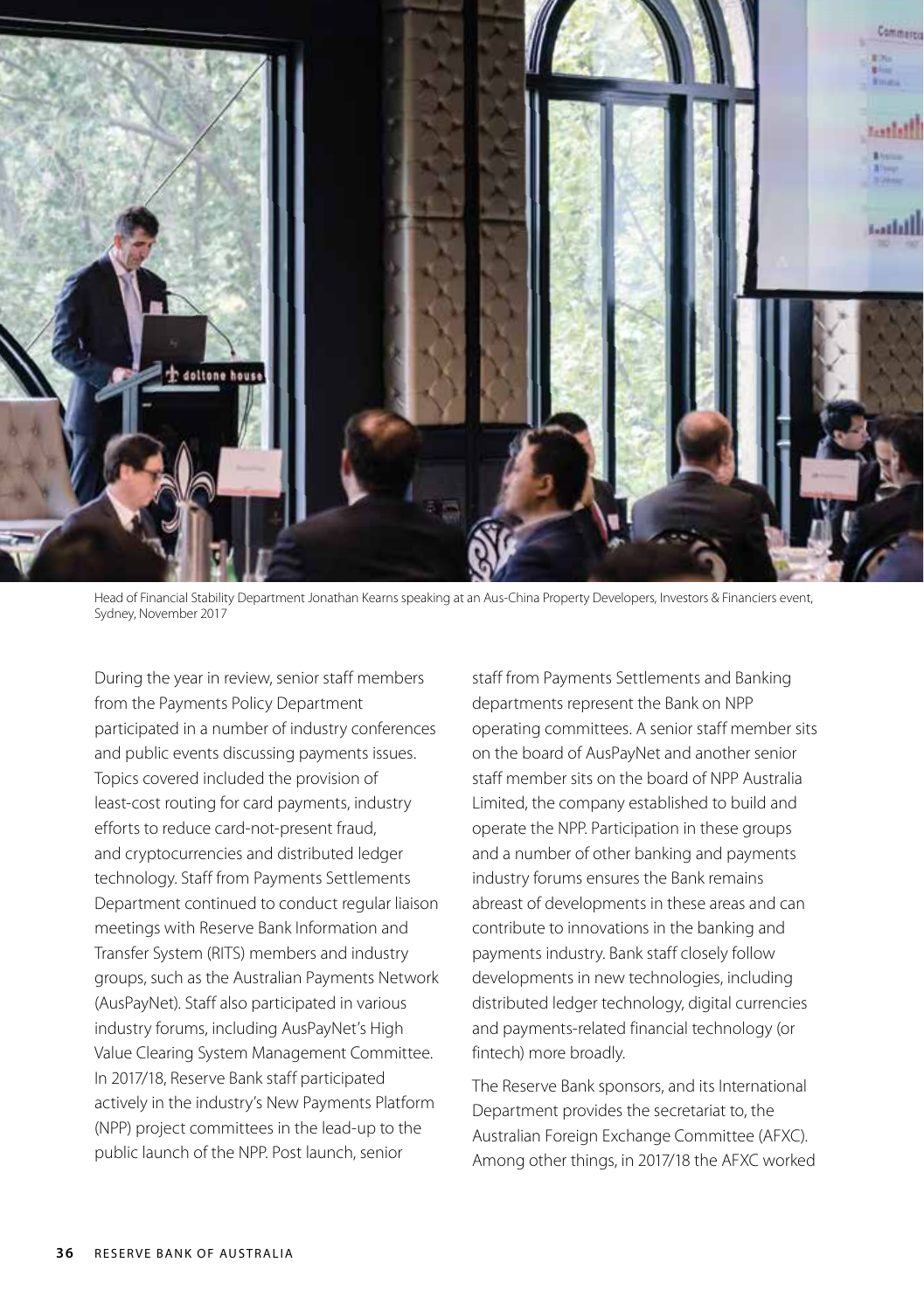

to promote the adoption of the FX Global Code in the Australian wholesale foreign exchange market. The code is maintained by the Global Foreign Exchange Committee, of which the AFXC is a member committee.

During the year in review, staff from the Note Issue Department also continued to engage extensively in relation to the new banknote series, as discussed in the chapter on 'Banknotes'.

#### Research

The Reserve Bank publishes the results of longer-term research conducted by staff in the form of Research Discussion Papers (RDPs), which stimulate discussion on policy-relevant issues. The views expressed in RDPs are those of the authors and do not necessarily represent those of the Bank. During 2017/18, 10 RDPs were published on a range of topics in the Bank's areas

AUSTRALIAN<br>PAYMENT<br>SUMMIT 2017 **RE-THINKING TRANSACTIONS AUSTRALIANPAYMENTSUMMIT.COM** 



(Top) Head of Payments Policy Department Tony Richards speaking at the 2017 Australian Payment Summit, Sydney, December 2017; (above) Governor Philip Lowe addressing the Australian Payment Summit, Sydney, December 2017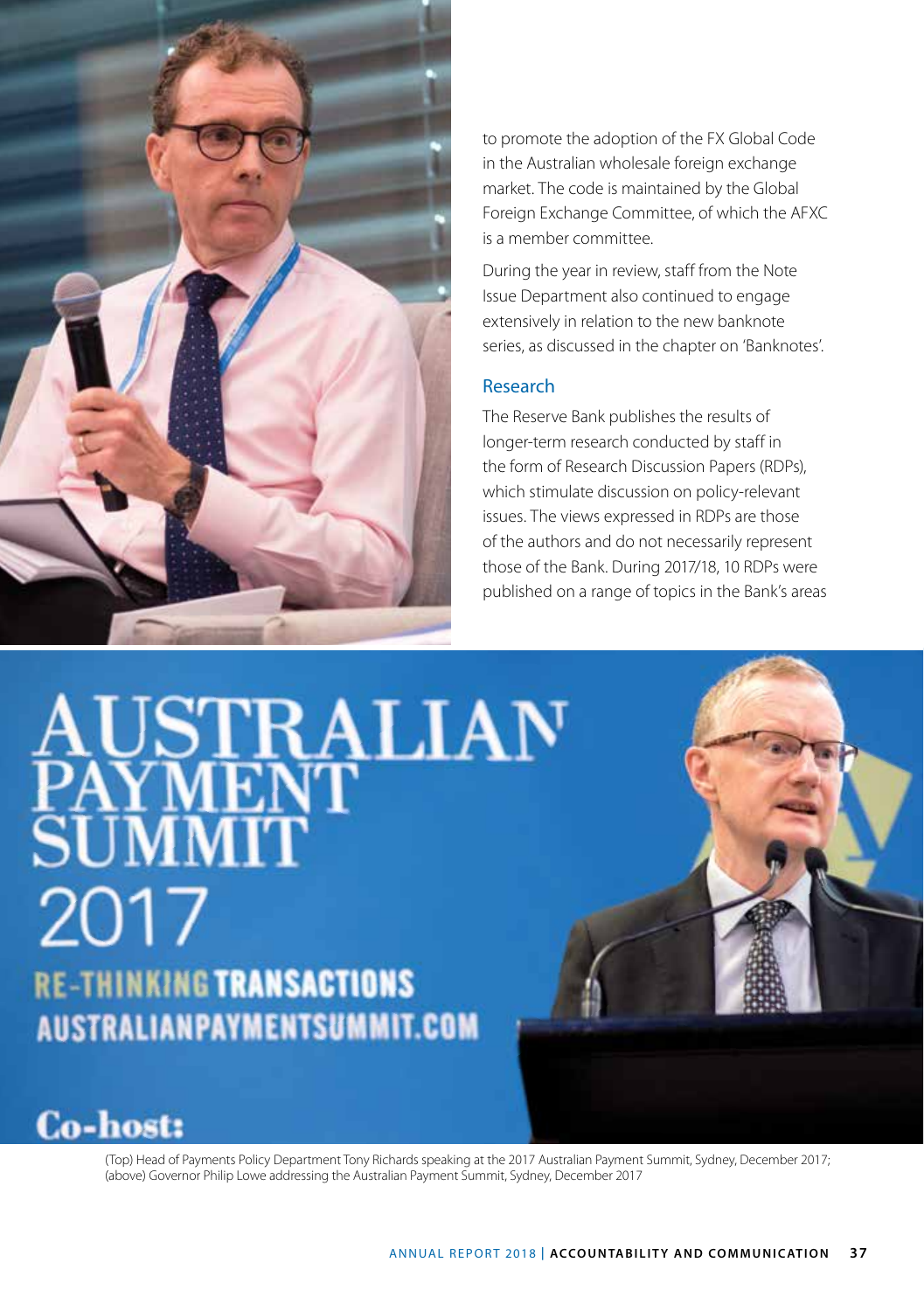

Head of Economic Research John Simon (centre) and Reserve Bank Historian Selwyn Cornish (right) at the annual Reserve Bank conference, Sydney, April 2018

of interest, including: housing prices; monetary policy and uncertainty; the term structure of interest rates; and wages. Staff from the Bank also published their research in various external journals and working paper series, including the *Computational Statistics & Data Analysis Journal* and *Journal of International Economics*.

Research undertaken at the Reserve Bank is frequently presented at external conferences and seminars. In 2017/18, Bank staff presented at various conferences and institutions in Australia and overseas, including in Hong Kong SAR, China and Europe.

The Reserve Bank hosts regular conferences, which foster interaction between academics, central bankers and other economic practitioners on topical policy issues. The Bank's annual conference for 2018 titled 'Central Bank Frameworks: Evolution or Revolution?' was held in April 2018 and focused on the experience of inflation targeting by central banks over the

past 20 to 30 years. Four Bank staff contributed to papers presented at the conference as authors and co-authors. A volume containing the conference papers and discussions will be published in the second half of 2018. The next annual conference is scheduled for the first half of 2019.

The Reserve Bank also hosted visits in 2017/18 from a number of policymakers from overseas institutions, including the International Monetary Fund, US Federal Reserve banks, the European Central Bank, the Organisation for Economic Co-operation and Development, Sveriges Riksbank, the Bank of England and the Bank of Japan, as well as academics from a range of institutions, including the University of Adelaide, University Carlos III, University of Graz, Harvard University, Indiana University and Texas A&M University. During their visits, these visitors presented seminars, taught short courses and participated in research activities at the Bank.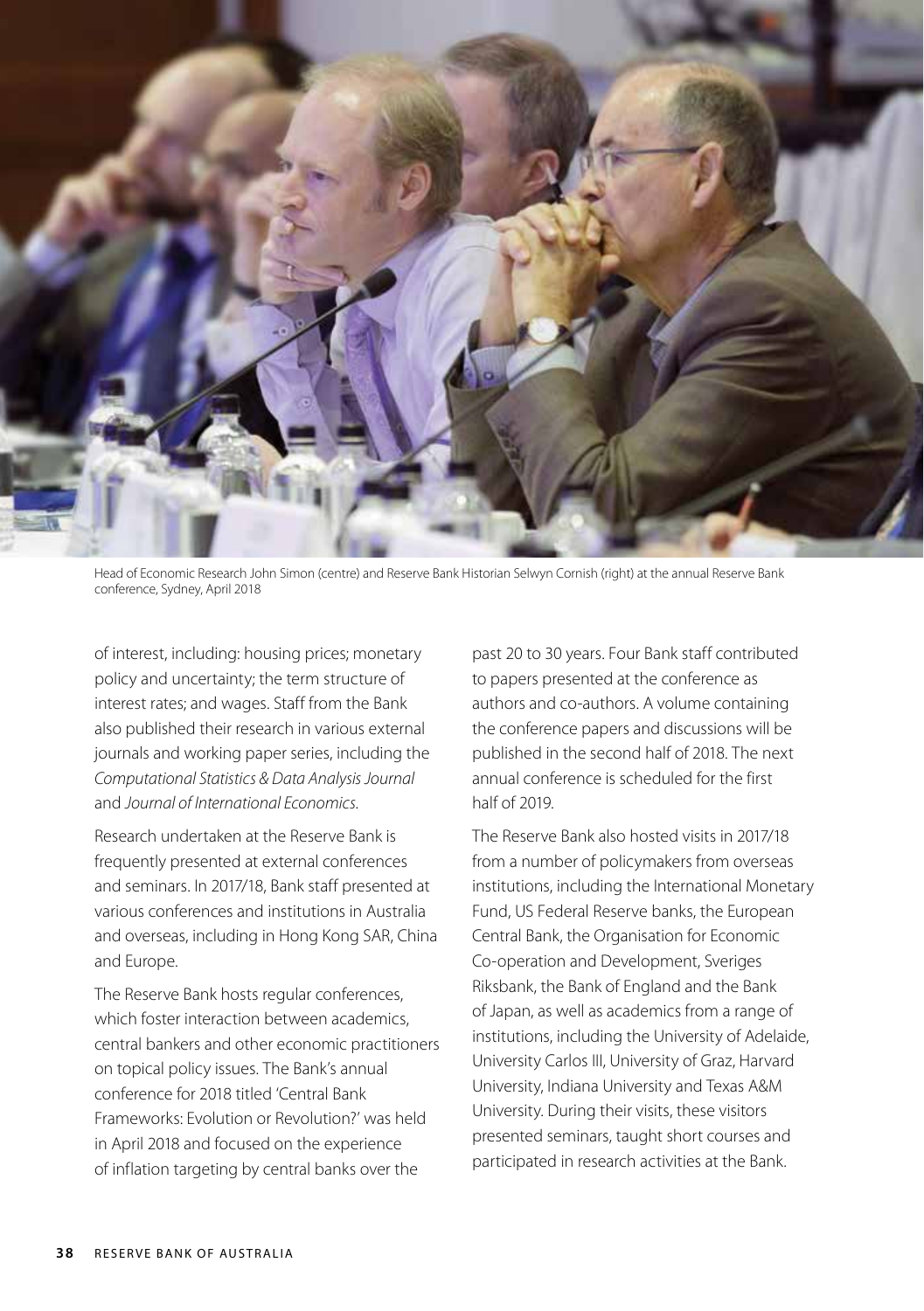### Public Communication

The Reserve Bank communicates its policy decisions, analysis and information about the Bank's operations through its website, publications, speeches and media releases throughout the year.

Announcements about monetary policy decisions are made shortly after each Reserve Bank Board meeting and minutes are released two weeks after each meeting. A media release is published following each Payments System Board meeting outlining issues discussed at the meeting and foreshadowing any forthcoming documents to be released by the Bank.

The quarterly *Statement on Monetary Policy* provides information about the Reserve Bank's assessment of current economic conditions, both domestic and international, along with the outlook for Australian inflation and output growth. The *Statement* contains a detailed analysis of conditions in the economy and financial markets and describes the outlook for inflation and the economy more generally.

The *Financial Stability Review*, published semiannually, provides a detailed assessment of the condition of Australia's financial system and potential risks to financial stability. In 2017/18, areas of focus included the risk profile of new



Governor Philip Lowe addresses the Australia-China Relations Institute at the University of Technology Sydney, May 2018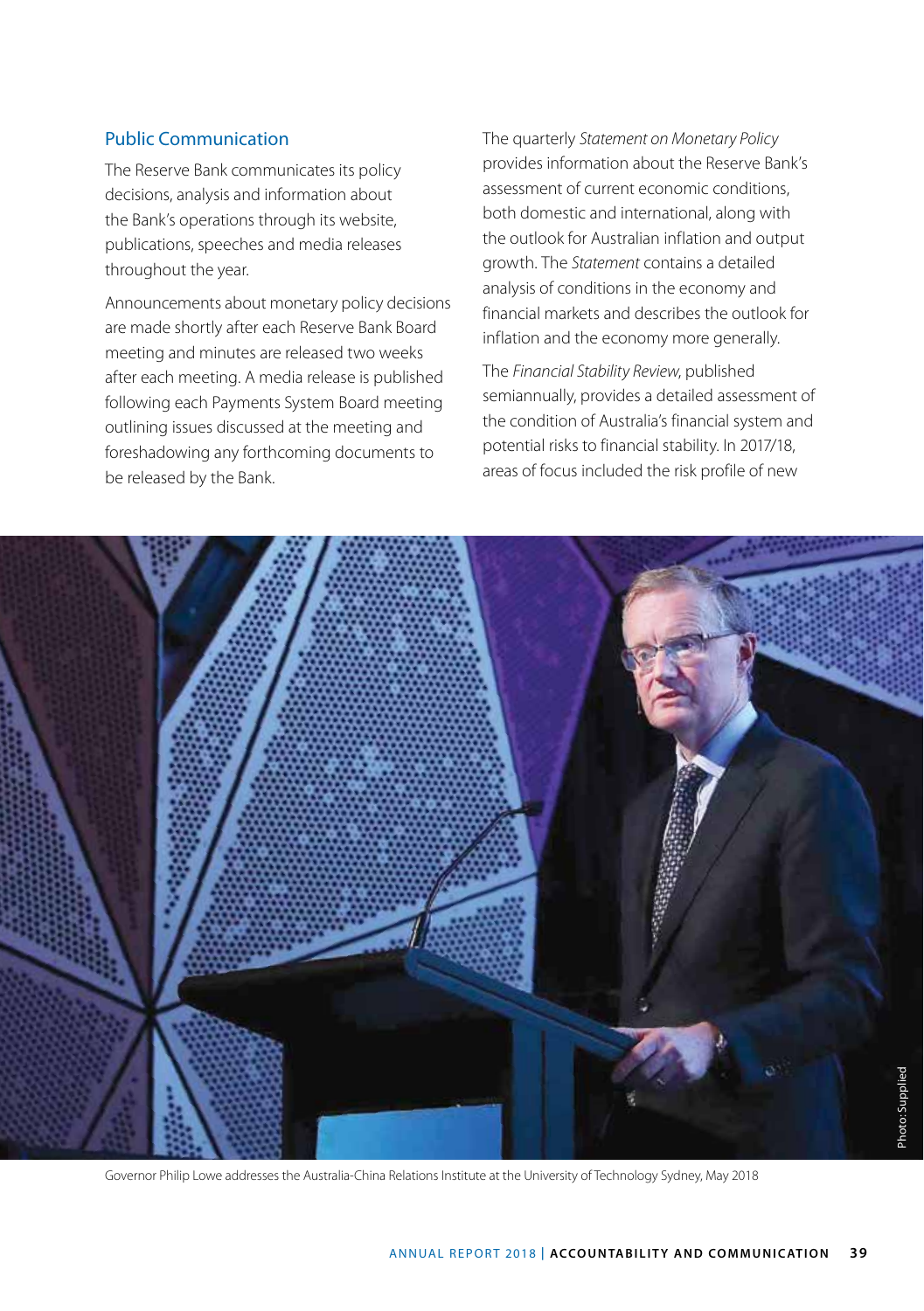housing lending and the resilience of household balance sheets, which improved somewhat over the year, as well as risks in the commercial property market. Developments in overseas markets and related risks are also covered in the *Review*. Key risks noted during the year in review included the risk of a disruptive correction in financial markets in an environment where compensation for risk is very low for many assets, and the risks in the Chinese financial system. The *Review* also reports on international and domestic regulatory developments and the Reserve Bank's involvement, including through the Bank's work with the CFR.

The Reserve Bank's quarterly *Bulletin* contains analysis of a broad range of economic and financial issues as well as aspects of the Bank's operations. During 2017/18, the *Bulletin* contained articles on Australia's neutral interest rate, the labour market (both in Australia and abroad), structural change in the Australian economy over the past 50 years, and the adjustment of the economy to the recent mining investment boom and its subsequent unwinding. Housing access for first-home buyers, the availability of business finance, and a range of aspects of Australia's financial institutions, markets and the Reserve Bank's role in the financial system were examined. There were also educational articles on the transmission of monetary policy and the inflation target in Australia, as well as an introduction to the Bank's new macroeconomic model. Other articles reported on economic and financial developments in China, India and other countries in Asia. The volume of high-denomination banknotes in circulation in Australia, Canada and the United Kingdom, the growing demand for cash in Australia, developments in Australia's ATM industry and trends in global foreign currency reserves were also explored. From March 2018, the *Bulletin*

became available in a digital-only format on the Bank's website, publishing insights into the economy and financial system from teams throughout the Bank, as discussed further below.

During 2017/18, the Governor, Deputy Governor and other senior officers gave 51 public speeches on various topics. Questions were taken after almost all speeches. Senior staff also participated in a number of public panel discussions. In addition to communicating the Reserve Bank's analysis of domestic and global economic and financial developments, and how they have influenced monetary policy decisions, speeches covered a review of Australia's inflation-targeting framework since its inception, a retrospective on central bank independence, structural change in the Australian economy and why the Bank does not currently see a case for issuing a digital form of the Australian dollar. Senior officers also addressed, among other things, the decline in economics enrolments in Australian high schools,

During 2017/18, the Governor, Deputy Governor and other senior officers gave 51 public<br>speeches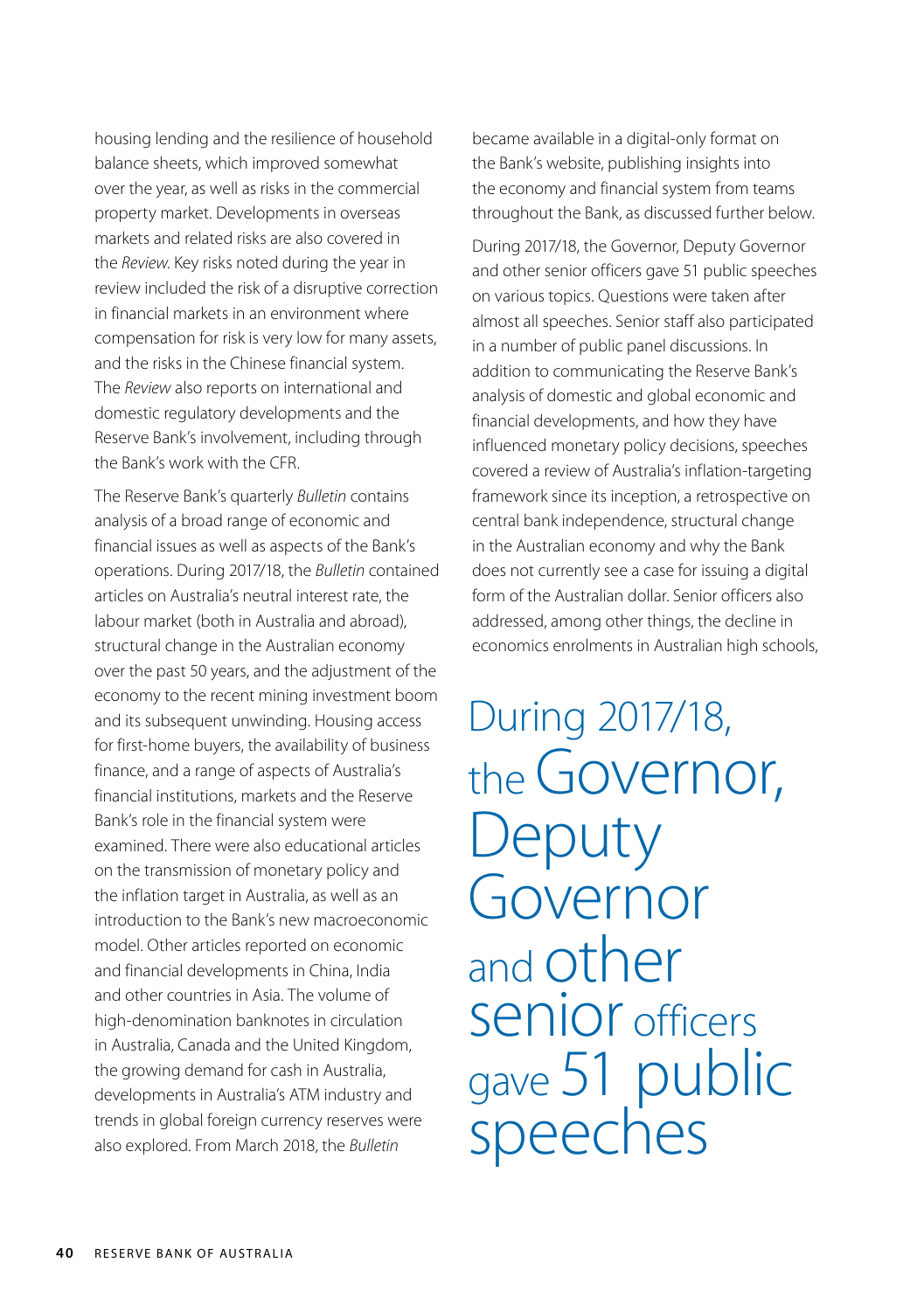Australia's deepening economic relationship with China, the FX Global Code and interest rate benchmark reform, as well as fast payments, merchant payment costs and least-cost payment routing in Australia. Audio files of these speeches, the associated question and answer sessions and panel discussions were published on the Bank's website to facilitate transparency and accountability.

To assist further with public understanding of the Reserve Bank's role, in June 2018 the second event in the new Teacher Immersion Series was held, providing secondary school economics teachers with the opportunity to hear directly from senior Bank staff. See the chapter on 'Community Engagement' for further details.

The Reserve Bank publishes information in both electronic and hard copy formats, though access to information is now mostly online. Followers of the Bank's Twitter account, @RBAInfo, have grown in number to over 37,000, while the number of subscribers to the conventional email alert service has continued to fall (to less than 10,000 at the end of June 2018). Visitors to the Bank's website also made use of the RSS feeds, which allowed them to receive alerts about updates to selected data, media releases, speeches, research papers and other publications (including those related to Freedom of Information requests).

The Reserve Bank's website has continued to evolve with new and refreshed content. In March 2018, the Bank relaunched the *Bulletin* as an online-only publication, making it easier to share and search articles. The new format is more accessible and will involve a greater use of visual communications to cater to a broad readership. A new education section of the website has been created in support of the Bank's public education program. It contains a suite of resources about economic concepts and the Australian economy

In March 2018, the Bank relaunched the *Bulletin* as an online-only publication … to cater to a broad readership

that have been designed to support students and educators, as well as being relevant for a more general audience. This site has been popular with school students and teachers (with over 100,000 page views and downloads during 2017/18). The Bank's website, and the Banknotes microsite in particular, has continued to be used to communicate information about the new banknote series being issued by the Bank; in 2017/18, the new \$10 banknote entered general circulation and the design of the new \$50 banknote was revealed.

The Reserve Bank of Australia Museum website also continued to evolve with new content in 2017/18. The online exhibition *From Bank to Battlefield*, which was launched in 2014 to mark the centenary of the commencement of World War I, was expanded in 2017/18 to mark the